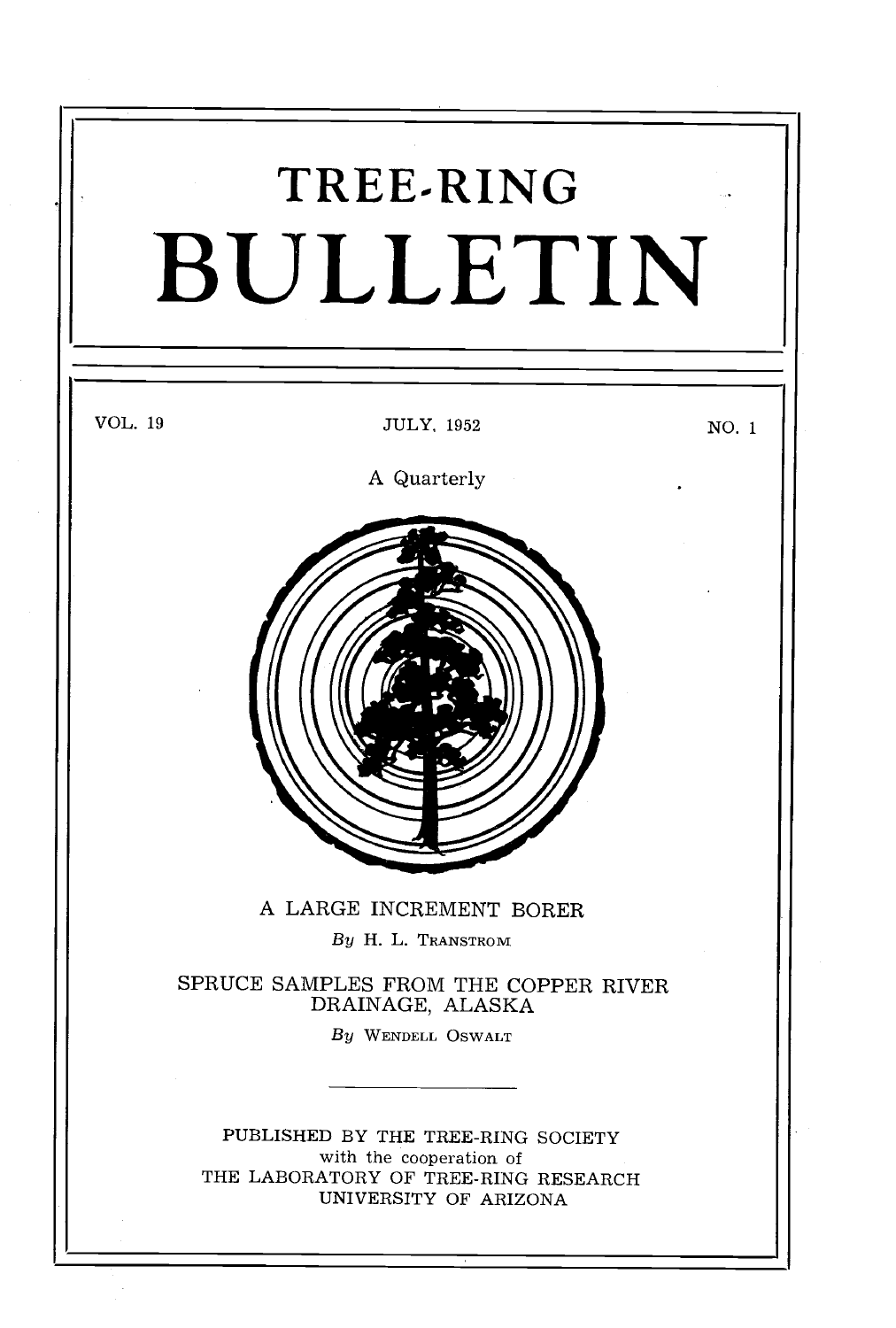#### Annual Subscription, \$2.00 This Issue, 50c

| THE TREE-RING BULLETIN                                                                        | THE TREE-RING SOCIETY                                      |
|-----------------------------------------------------------------------------------------------|------------------------------------------------------------|
| Editor-in-ChiefDr. A. E. Douglass<br>Managing EditorDr. Edmund Schulman<br>Associate Editors: | PresidentDr. A. E. Douglass<br>SecretaryDr. Harry T. Getty |
| Arctic StudiesDr. J. L. Giddings, Jr.<br>BotanyDr. Charles J. Lyon                            | Tree-Ring Laboratory<br>University of Arizona              |
| ArchaeologyMr. W. S. Stallings, Jr.                                                           | Tucson, Arizona                                            |

### A LARGE INCREMENT BORER

#### H. L. TRANSTROM<sup>\*</sup>

Core samples from softwood trees were needed in connection with run- off studies in the Owens River watershed, the major water supply source for the City of Los Angeles. The largest commercially available Swedish increment borer extracts a core which is only 15 3/4 inches long and 5/32 of an inch in diameter; in order to obtain longer and larger cores, enlarged copies of the Swedish increment borer were made in the Depart- ment of Water and Power machine shop.

Two core bits of chrome -molybdenum steel were made in the exact form of the core bit of the Swedish borer except that these were <sup>19</sup> and <sup>30</sup> inches long and designed to cut a core 19/32 of an inch in diameter. The shorter bit operated successfully, but when the longer bit was ad-<br>vanced into the tree about twenty-four inches, the elastic wood held its shank in such a vise-like grip that two men could no longer turn it.<br>This difficulty was overcome by increasing the diameter of the screw head and introducing very sharp cutters just back of the head to further cut the wood and assure greater clearance. With these changes satisfactory cores have been secured from pines and firs, but to date the bits have not been tried in hardwoods. Since the original development, several core bits have been made ranging from <sup>19</sup> to <sup>64</sup> inches in length.

This improved core bit is shown in Figures 1 and 2. A cutting lip extends out beyond the first thread for a distance ranging from  $1/\overline{3}2$  to  $1/8$  of an inch, depending upon the length of the bit, and cuts out the core as the bit progresses into the tree. It has an inside diameter of 19/32 of an inch, which determines the diameter of the core sample. For the first 3/16 of an inch of its length, the inside diameter of the tube is the same as that of the cutting edge. In approximately the next 3/4 inch the bore flares to a diameter of 11/16 of an inch, which is maintained through-<br>out the shank of the bit. The bit head is hardened and the rear end of the out the shank of the bit. The bit head is hardened and the rear end of the shank is squared to fit a standard two-foot tap-wrench, which is used to screw the core bit into the tree.

In starting the bit, it is better to have only one man turn the tap-<br>wrench and carefully aim the cutting head at the center of the tree until<br>it has penetrated about four inches, when two men may work together<br>on the tapple. Boring a hard-surfaced tree with a short bit for three or four inches<br>and then withdrawing the bit without breaking the core provides a start-<br>ing path which is helpful when using longer borers.

<sup>\*</sup>Statistical Section, Power Operating and Maintenance Division, Department of Water and Power, Los Angeles, California. Posthumous publication.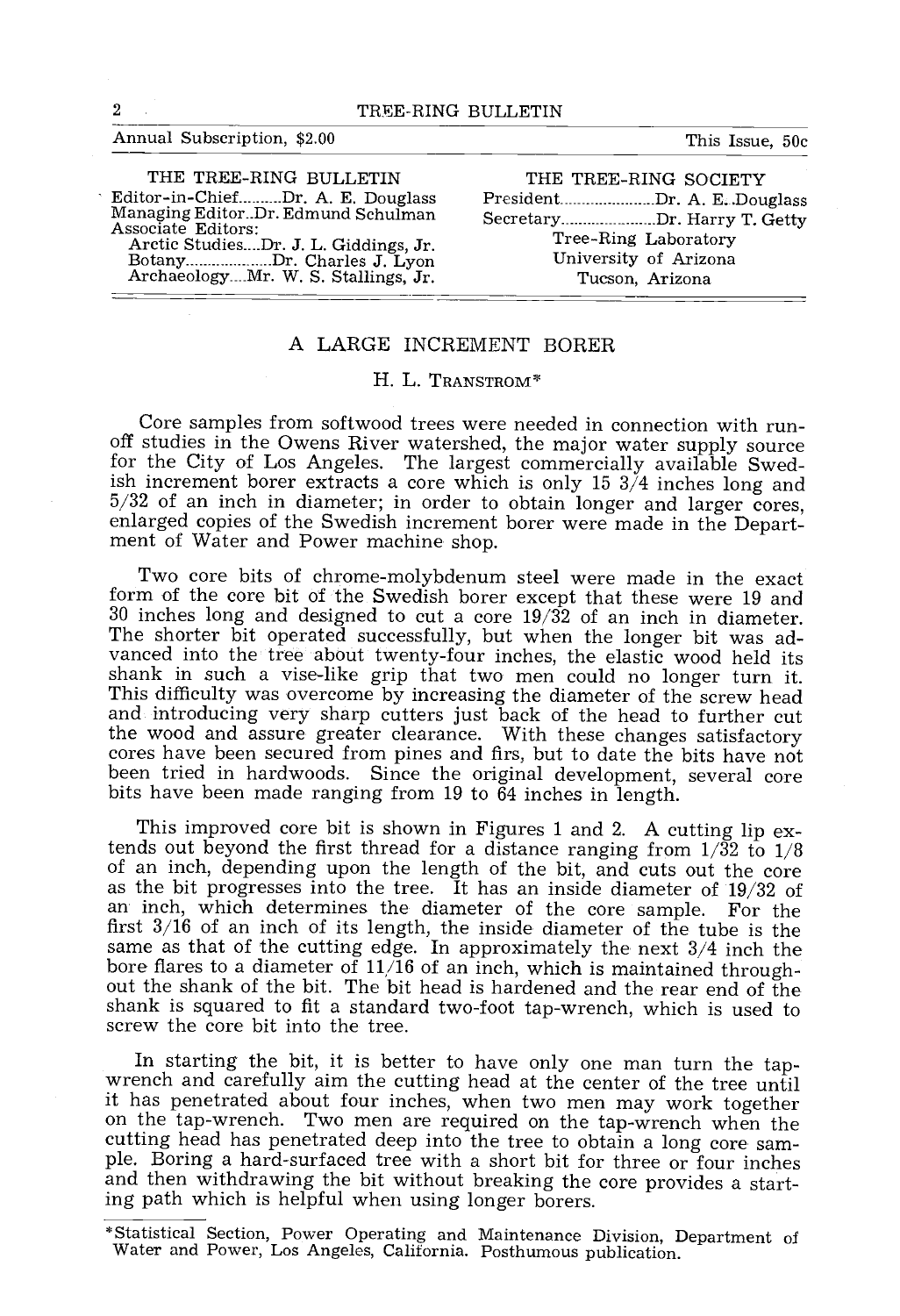

Fig. 1. The rear -of- thread cutters in this tree borer help to relieve binding.

When the cutting edge at the tip of the bit is rotated the screw thread forces it to move forward into the tree  $1/3$  inch per revolution. The pressure brought to bear by the screw, combined with the rotary motion of the the tree. During the cutting operation the core remains stationary while the bit rotates freely around it. This free rotation results from the increased inside diameter of the bit throughout almost its entire length.

After the boring has reached the desired depth, a thin semi-circular<br>section of tubing, called a core breaker, is inserted between the bit and<br>the core until it jams against the core in the conical tip of the bit. Ro-<br>tati out of the bit with a pencil or stick after the bit has been withdrawn from the tree.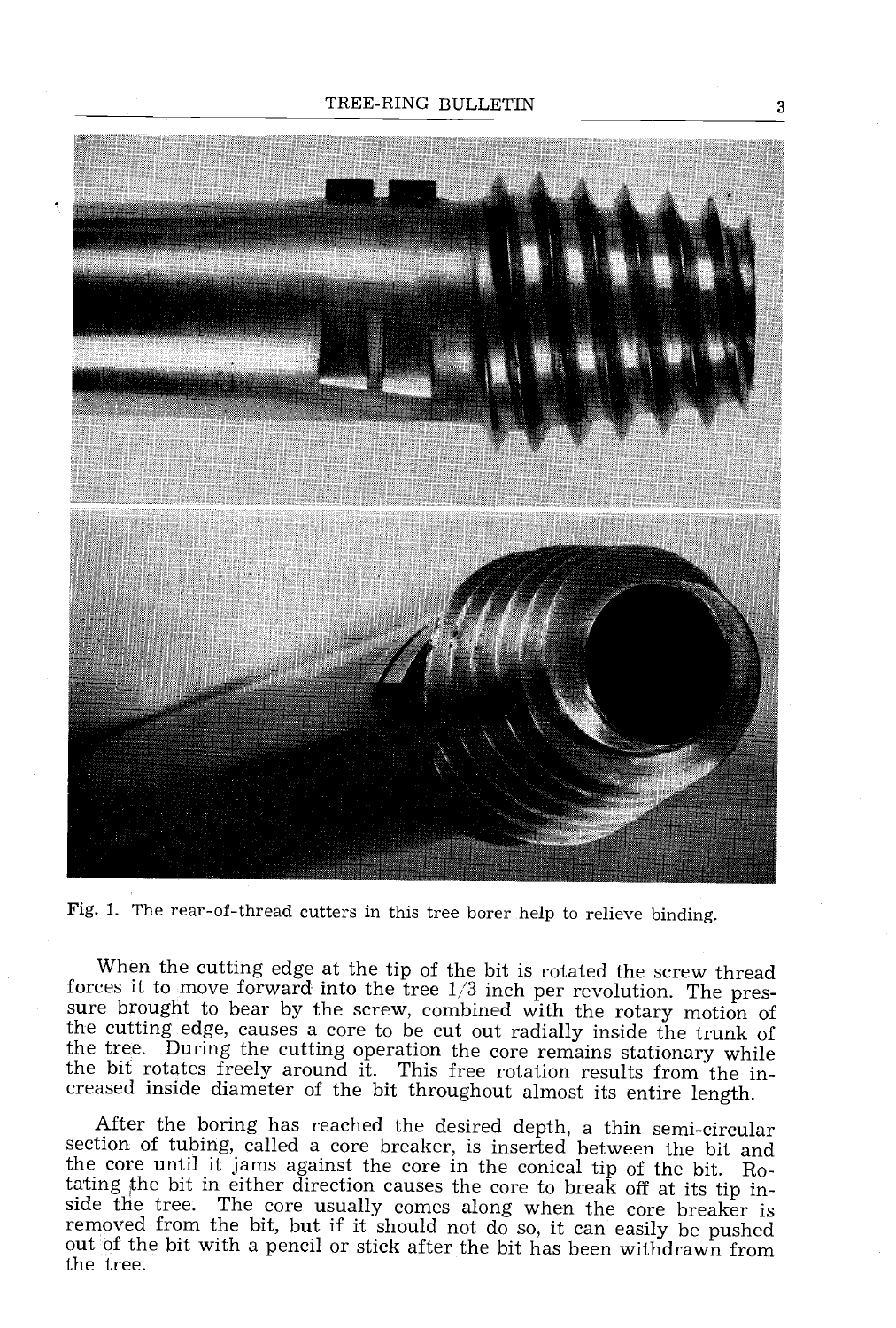

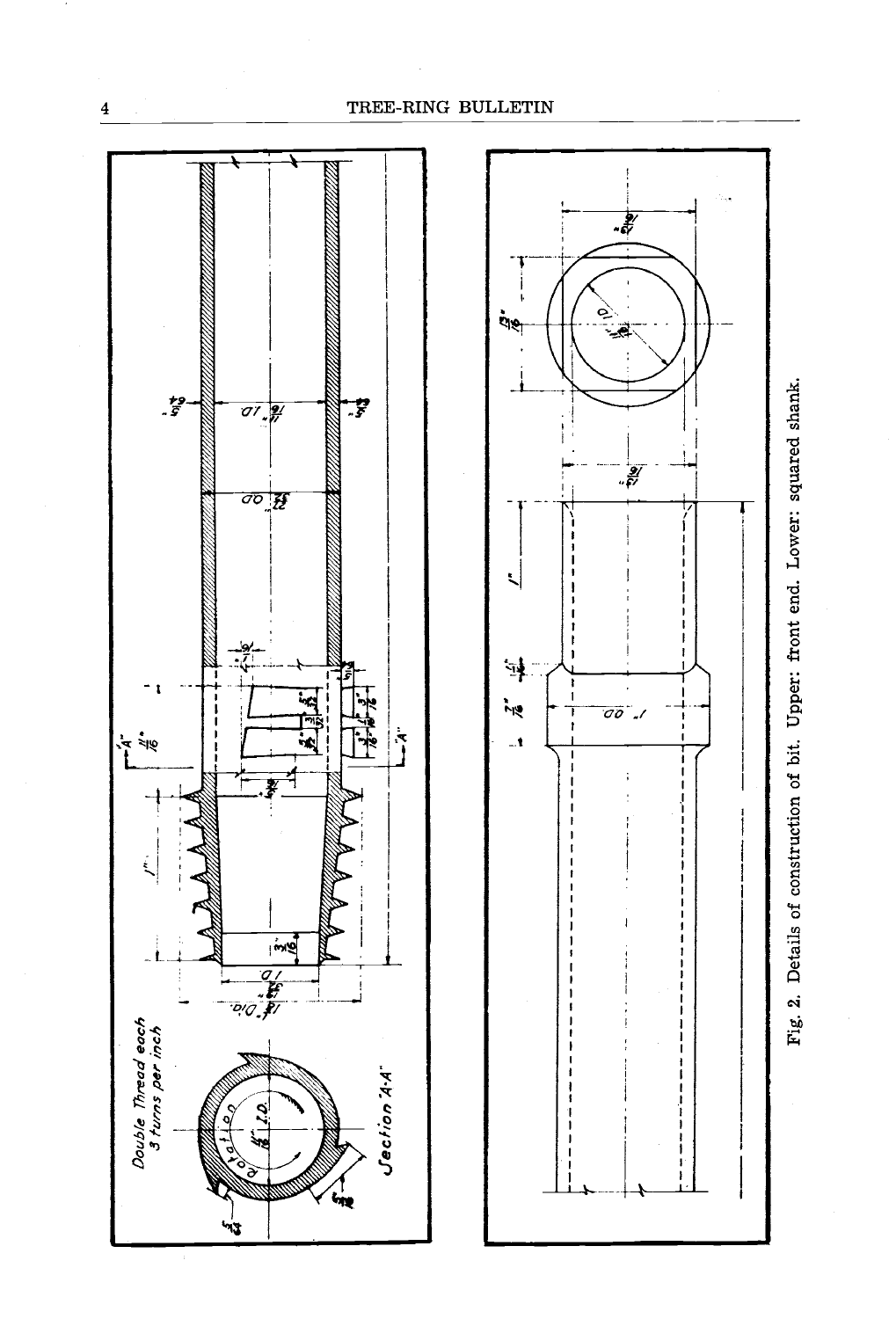# SPRUCE SAMPLES FROM THE COPPER RIVER DRAINAGE, ALASKA

## WENDELL OSWALT

In Alaska the first tree -ring studies of living spruce were confined to "altitude timberline" stands of the interior region around Fairbanks;' when<br>it was later realized that tree-ring chronologies could be used to date Eskimo ruins, the scope of these studies was broadened to include "tree-<br>line" or "latitude timberline" spruce on or approaching the western coast<br>of Alaska.<sup>2</sup> Since emphasis was upon the regions mentioned above, the<br>area when the writer sampled spruce stands in the Copper River drainage.<sup>3</sup><br>The 200 increment borings comprising the collection represent 15 stands in a roughly Y-shaped area from along the Richardson Highway south of Summit Lake, down the Chitina Road, and over the Tok Cutoff, covering approximately 250 miles of highway. The area was sampled 1) to determine the type of ring record for the region, 2) to analyze the ring records with reference to climatic data, and 3) to serve as a time scale for the dating of recent archaeological wood that may be discovered in the locality.



Fig. 1. The Copper River drainage. Roman numerals indicate the approximate location of the sampled groups of spruce.

After the borings with short, complacent, or erratic ring records were eliminated from the series 44 selected samples, some from each of the boring stations, were measured, plotted, and then compared with other samples fro satisfactory, and where the ring records of two closely situated stands (within  $20$  miles of each other) were almost identical in ring pattern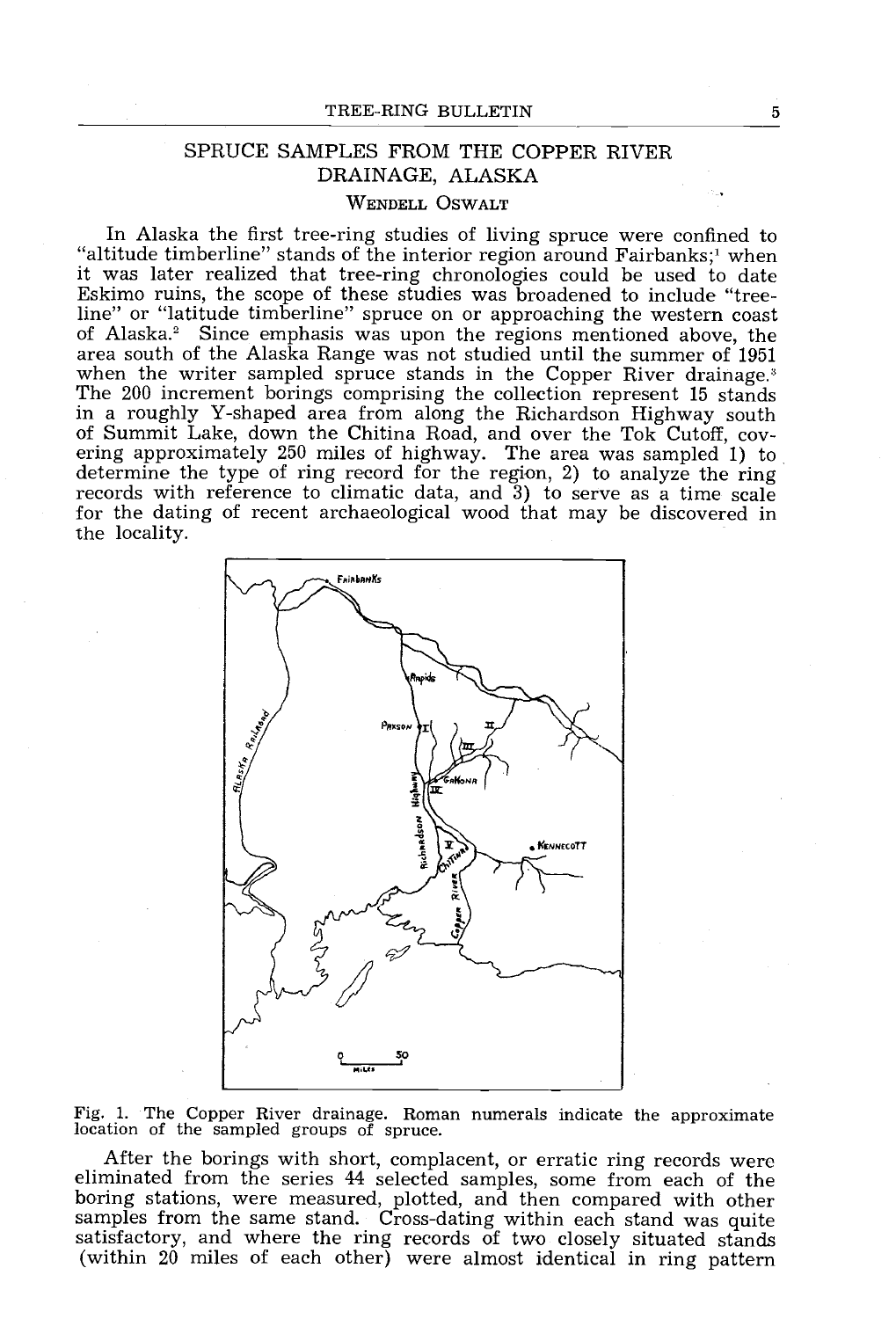they were consolidated. As a result of selection and elimination the analyzed collection was reduced to five groups with a total of 33 measured specimens. The groups are described as follows (see map, Figure 1) :

Group I, Paxson, 1750-1950. The four measured specimens comprising<br>this group are from near timberline<sup>4</sup> north of Paxson (timberline in the Copper River drainage varies from 2500 to 3000 feet and is known to extend as low as 2000 feet.'). The stand is situated on a steep hillside of coarse glacial till with little soil cover to support the moss patches, spruce, and scattered willows. This, like many other highway stands, has been cut over in recent years.

Group II, Menasta, 1755 -1950. The seven measured samples of this group are from two stands separated by approximately 15 miles. Four samples are from a few miles east of Slana and near timberline. The stand has a thick moss carpet. The three other borings in the group were collected These trees were at timberline growing on glacial till covered by a thin soil and moss layer. The timberline spruce ring records for the Tanana watershed (in the immediate area) agree in detail with those from the adjacent Copper River drainage.

Group III, Slana, 1700-1950. Ten borings from two stands were com-<br>bined to form this group. Four of the trees are from a few miles west of Slana in a stand of old spruce. Many of these trees have rotten cores and others have been blown over. Birch are scattered among the spruce and there is a thick, mossy undercover. The area is moist, but this condition was probably caused by the diversion of a small stream during recent highway construction. The six other measured specimens are from a few miles west of Chistochina, in a stand where there are scattered alders as well as spruce.

Group IV, Gakona, 1780 -1950. The seven samples from a single boring station, just east of Gakona at an altitude of approximately 1500 feet, comprise the most sensitive group in the series but have the shortest ring sequence. This cutover stand has Labrador tea (Ledum sp.) in addition to the usual undergrowth of moss and scattered willows.

Group V, Chitina, 1723-1950. The last group of the series includes five measured samples from a single stand 17 miles north of Chitina and at an altitude of approximately 2000 feet. This stand is rather dense and there is little underbrush among the trees. What undercover there is includes moss and Labrador tea.

Before comparing the Copper River series with other Alaskan tree-<br>ring material it is necessary to define the recognized chronologies for northern Alaska. Two uniform ring sequences have been identified: the first of these, "Series A Dating," includes trees at or near one of the limits of spruce growth, whether it is at tree -line toward the western coast or at timberline on a mountain side in interior Alaska. The second uniform ring record, "Series B Dating," is found in the Yukon River valley from Fort Yukon to Stevens Village. There is also a zone of transition between. Series A and B dating where spruce are found with ring records embodying features of both chronologies.' However, only the Series A Dating is of value in this study. Typical of this ring pattern for interior Alaska is the Alaska Range series of 28 timberline spruce samples collected along a 120 mile area from Rapids west to the Alaska Railroad<sup>7</sup> (see map). A mean of this series is compared with the individual Copper River groups in Figure 2. Indications are that the ring records of the com-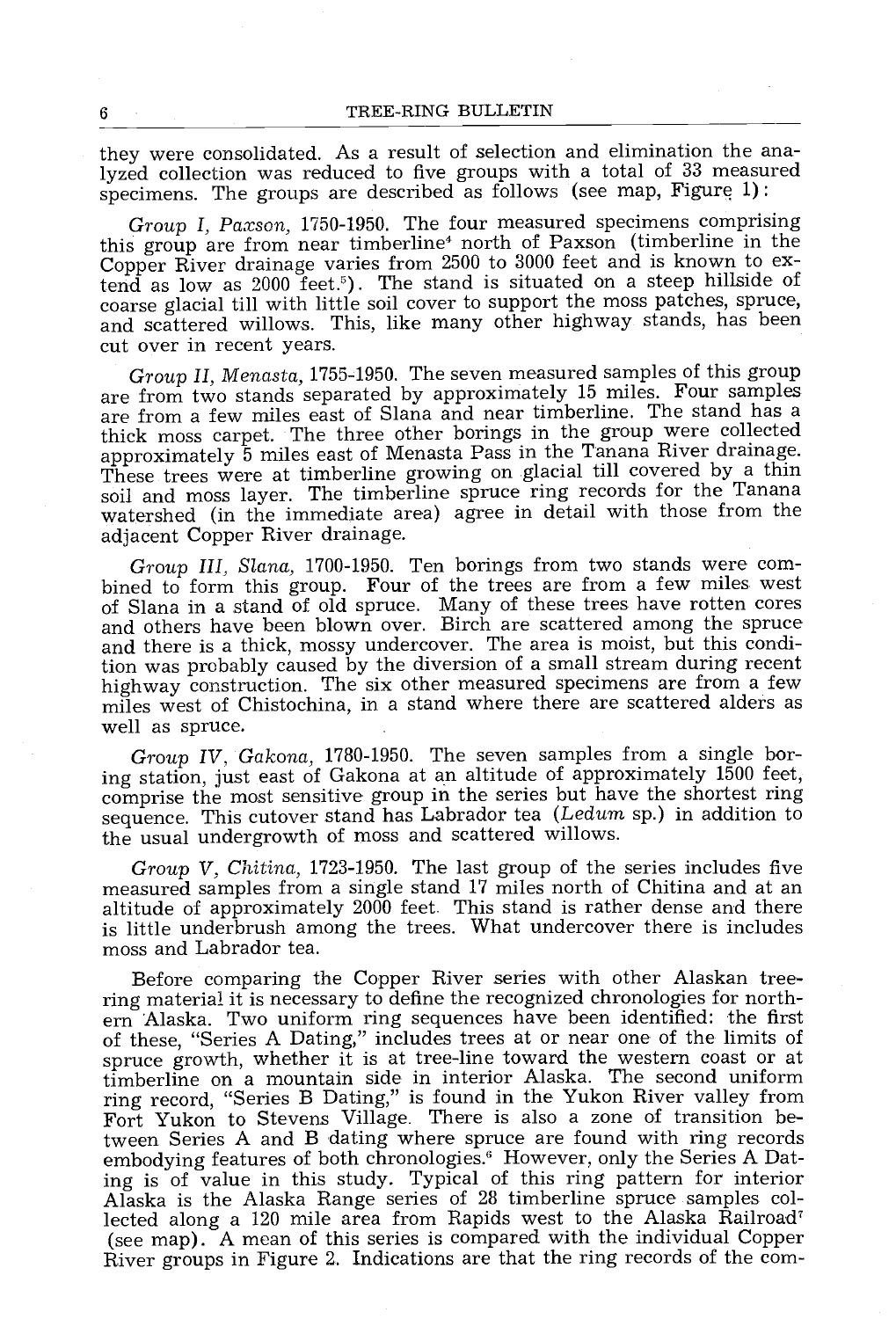

Fig. 2. The individual Copper River groups compared with Giddings' Alaska<br>Range series and with Copper River mean temperature for June-July.

pared areas are quite similar; diagnostic rings for both series are 1804, 1817, 1830, 1839, 1845, 1856, 1872, 1883, 1889, 1904, 1912, 1919, and 1924. The faint latewood for 1783, which is present in nearly all of the timberline spruce of northern Alaska,<sup>§</sup> is also found in one group of the Copper River series. This distinctive ring is present in  $3$  (out of a possible 3) trees from Group I, Paxson, but is not found in any other group of the series. It is of note that there are local changes in ring record for the Copper River series; for example, in Groups I, II, and III the 1842 and 1866 rings are not distinctive but in Groups IV and V these rings are quite small. Another example of this type of change is apparent for the 1927 ring which is large in Groups I and II but small in Groups III, IV and V. Thus it may be seen that in the Copper River drainage there are slight changes from the Series A ring pattern, and it is probable that in tracing similar spruce stands farther south and east a point will be reached where Series A will not be identifiable as such but will have changed gradually as the climatic influences change.

When it was determined that the Alaska Range and Copper River series had essentially the same ring pattern, a mean of the latter series was made and compared with Giddings' combined mean for the White Mountains and the Alaska Range, representing Series A timberline for interior Alaska, and Giddings' combined mean for Noatak and Koyuk, representing Series A tree-line for the western coastal region<sup>9</sup> (Figure 3). The above comparison indicates that all three series embody the same basic ring pattern with regional variations. Diagnostic rings for all three groups are 1804, 1807, 1826, 1845, 1856, 1866, 1883, 1912, and 1919. Thus<br>there is an overall ring uniformity from the Kotzebue Sound region across interior Alaska and south to include the Copper River drainage, a distance totaling approximately 700 miles.



Fig. 3. A mean of the Copper River spruce series compared with other groups for the interior and coast of northern Alaska.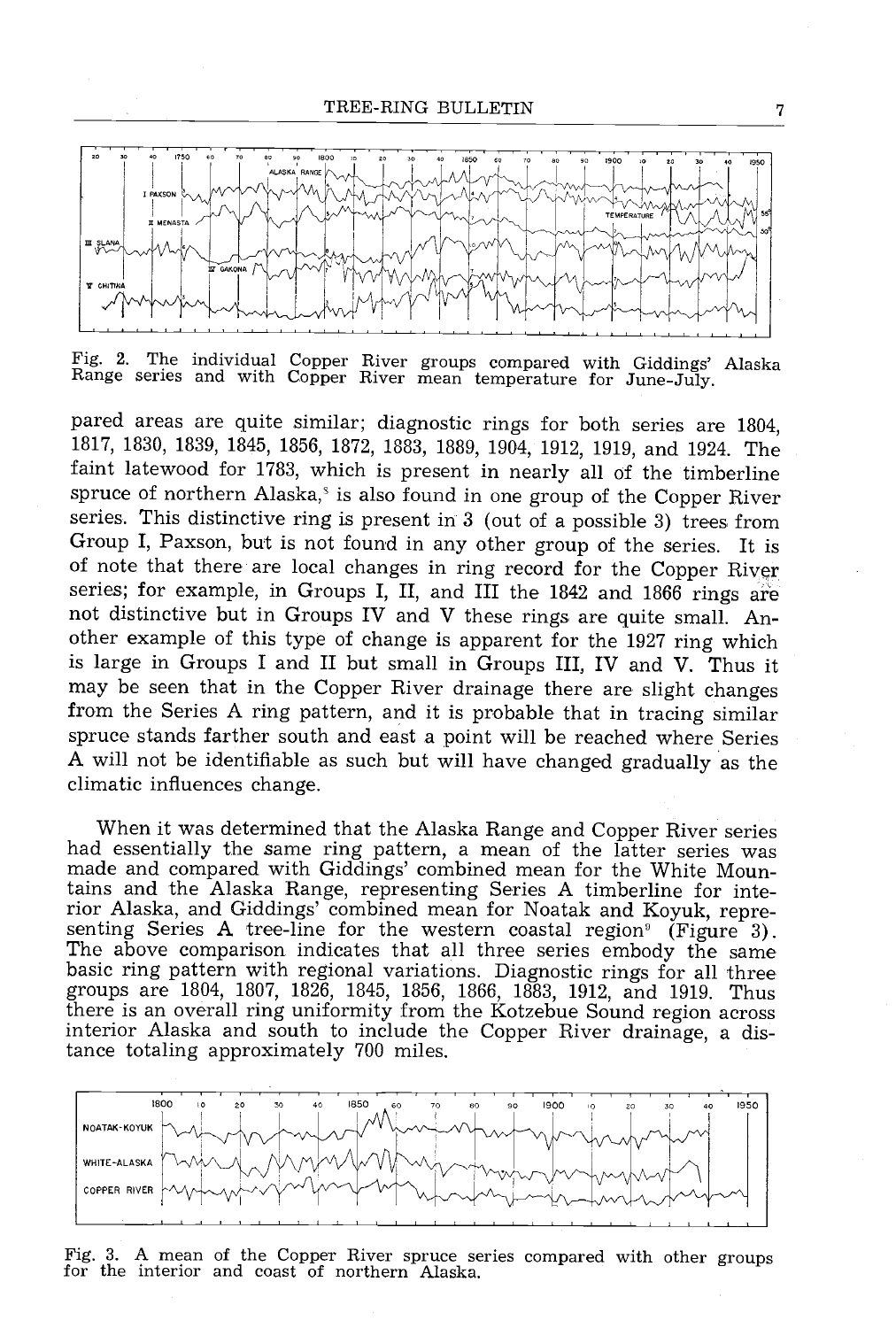# 8 TREE-RING BULLETIN

# Table 1. Mean Ring-Widths in Groups of Spruce from the Copper River Drainage. Unit .01 mm.

Group I, Paxson

| A.D.<br>1750<br>1760<br>1770<br>1780<br>1790<br>1800<br>1810<br>1820<br>1830<br>1840<br>1850<br>1860<br>1870<br>1880<br>1890<br>1900<br>1910<br>1920<br>1930<br>1940<br>1950 | 0<br>40<br>35<br>50<br>40<br>45<br>34<br>40<br>40<br>37<br>30<br>34<br>46<br>37<br>37<br>37<br>30<br>27<br>$\overline{3}2$<br>32<br>29<br>27 | 1<br>35<br>48<br>40<br>46<br>48<br>48<br>38<br>37<br>42<br>35<br>37<br>43<br>37<br>40<br>38<br>34<br>34<br>30<br>32<br>32<br>.                                                                                             | $\begin{array}{c} 2 \\ 40 \end{array}$<br>42<br>43<br>42<br>54<br>50<br>34<br>34<br>50<br>37<br>37<br>48<br>$32\,$<br>37<br>$\overline{30}$<br>35<br>22<br>26<br>35<br>37<br>.                                                             | 3<br>37<br>50<br>${\bf 50}$<br>40<br>45<br>40<br>46<br>46<br>46<br>$\overline{40}$<br>$35\,$<br>45<br>35<br>$\overline{34}$<br>$\bf 38$<br>35<br>$\frac{35}{37}$<br>$\overline{32}$<br>                                      | 4<br>30<br>$\bf 37$<br>50<br>$\overline{32}$<br>$\overline{40}$<br>34<br>$\frac{26}{37}$<br>$\overline{35}$<br>43<br>45<br>51<br>40<br>$\bf 46$<br>34<br>${\bf 24}$<br>26<br>$\overline{22}$<br>$\overline{34}$<br>30<br>.<br>Group II, Menasta | $\tilde{\mathbf{5}}$<br>34<br>45<br>46<br>$\bf 46$<br>$\overline{53}$<br>30<br>30<br>$\frac{5}{37}$<br>$\overline{35}$<br>$\frac{35}{42}$<br>$5\overline{0}$<br>51<br>$\overline{38}$<br>37<br>35<br>29<br>$\overline{27}$<br>34<br>29<br> | 6<br>38<br>50<br>42<br>43<br>40<br>35<br>30<br>$\overline{3}\overline{2}$<br>$4\overline{3}$<br>38<br>30<br>45<br>50<br>42<br>40<br>37<br>$\overline{26}$<br>$\bf{^{24}}$<br>$\bf 42$<br>42<br>      | 7<br>29<br>48<br>54<br>43<br>46<br>$3\overline{2}$<br>29<br>38<br>40<br>38<br>42<br>45<br>38<br>29<br>40<br>32<br>$2\overline{7}$<br>$\frac{1}{32}$<br>30<br>        | 8<br>32<br>43<br>54<br>45<br>32<br>50<br>40<br>46<br>40<br>53<br>$\overline{43}$<br>35<br>38<br>$\overline{43}$<br>37<br>30<br>34<br>27<br>$\overline{29}$<br>37<br> | 9<br>26<br>48<br>46<br>40<br>29<br>40<br>42<br>42<br>26<br>38<br>46<br>35<br>34<br>34<br>35<br>27<br>$^{22}$<br>32<br>$3\overline{8}$<br>$22\,$ |  |
|------------------------------------------------------------------------------------------------------------------------------------------------------------------------------|----------------------------------------------------------------------------------------------------------------------------------------------|----------------------------------------------------------------------------------------------------------------------------------------------------------------------------------------------------------------------------|--------------------------------------------------------------------------------------------------------------------------------------------------------------------------------------------------------------------------------------------|------------------------------------------------------------------------------------------------------------------------------------------------------------------------------------------------------------------------------|-------------------------------------------------------------------------------------------------------------------------------------------------------------------------------------------------------------------------------------------------|--------------------------------------------------------------------------------------------------------------------------------------------------------------------------------------------------------------------------------------------|------------------------------------------------------------------------------------------------------------------------------------------------------------------------------------------------------|----------------------------------------------------------------------------------------------------------------------------------------------------------------------|----------------------------------------------------------------------------------------------------------------------------------------------------------------------|-------------------------------------------------------------------------------------------------------------------------------------------------|--|
| A.D.<br>1750<br>1760<br>1770<br>1780<br>1790<br>1800<br>1810<br>1820<br>1830<br>1840<br>1850<br>1860<br>1870<br>1880<br>1890<br>1900<br>1910<br>1920<br>1930<br>1940<br>1950 | 0<br>.<br>40<br>34<br>34<br>34<br>40<br>46<br>40<br>43<br>40<br>34<br>38<br>26<br>19<br>$\overline{22}$<br>16<br>16<br>21<br>27<br>24<br>19  | 1<br><br>45<br>$\bf 29$<br>40<br>${\bf 37}$<br>37<br>$\bf 48$<br>$\bf 43$<br>48<br>$\overline{45}$<br>34<br>37<br>${\bf 24}$<br>24<br>${\bf 24}$<br>$\overline{1}9$<br>19<br>19<br>$\overline{24}$<br>$\overline{26}$<br>. | 2<br>$\frac{1}{42}$<br>42<br>32<br>$\overline{48}$<br>$\overline{43}$<br>$\frac{46}{43}$<br>51<br>50<br>35<br>$\bf 43$<br>21<br>$\overline{2}\overline{2}$<br>$\overline{2}4$<br>$\bf{22}$<br>13<br>$\bf 21$<br>$\overline{2}7$<br>30<br>. | 3<br>$\frac{1}{42}$<br>40<br>29<br>53<br>46<br>45<br>50<br>51<br>46<br>37<br>42<br>$\overline{22}$<br>$\overline{21}$<br>$\begin{array}{c} 26 \\ 21 \end{array}$<br>$\overline{2}\overline{2}$<br>$\bf{24}$<br>30<br>27<br>. | 4<br>$\frac{1}{54}$<br>43<br>$\bf 26$<br>56<br>43<br>48<br>46<br>48<br>50<br>40<br>37<br>24<br>26<br>30<br>14<br>$\overline{1}9$<br>19<br>29<br>22<br>.                                                                                         | 5<br>29<br>56<br>56<br>32<br>50<br>48<br>40<br>54<br>45<br>40<br>40<br>37<br>26<br>${\bf 21}$<br>27<br>$\overline{16}$<br>21<br>21<br>27<br>21                                                                                             | 6<br>34<br>51<br>61<br>35<br>43<br>58<br>45<br>56<br>45<br>$\overline{43}$<br>$\begin{array}{c} 32 \\ 32 \\ 26 \\ 22 \end{array}$<br>$\overline{24}$<br>$\overline{16}$<br>19<br>21<br>30<br>21<br>. | 7<br>35<br>45<br>54<br>34<br>$42\,$<br>50<br>38<br>54<br>48<br>40<br>$35\,$<br>32<br>$\overline{22}$<br>21<br>24<br>16<br>$21\,$<br>24<br>$\overline{27}$<br>26<br>. | 8<br>42<br>48<br>48<br>35<br>35<br>56<br>48<br>51<br>50<br>43<br>42<br>27<br>22<br>26<br>22<br>18<br>22<br>22<br>24<br>26                                            | 9<br>42<br>40<br>46<br>38<br>35<br>48<br>38<br>51<br>40<br>38<br>40<br>24<br>21<br>19<br>19<br>18<br>16<br>24<br>$\bf 29$<br>19<br>             |  |
|                                                                                                                                                                              |                                                                                                                                              |                                                                                                                                                                                                                            |                                                                                                                                                                                                                                            | Group                                                                                                                                                                                                                        | III, Slana                                                                                                                                                                                                                                      |                                                                                                                                                                                                                                            |                                                                                                                                                                                                      |                                                                                                                                                                      |                                                                                                                                                                      |                                                                                                                                                 |  |
| A.D.<br>1700<br>1710<br>1720<br>1730<br>1740<br>1750<br>1760                                                                                                                 | 0<br>21<br>30<br>37<br>37<br>30<br>32<br>19                                                                                                  | 1<br>21<br>$\bf 27$<br>${\bf 27}$<br>$\overline{2}9$<br>35<br>19<br>18                                                                                                                                                     | $\boldsymbol{2}$<br>$\bf{24}$<br>$\overline{30}$<br>35<br>$\frac{27}{42}$<br>34<br>18                                                                                                                                                      | $\frac{3}{29}$<br>$\overline{2}\overline{7}$<br>$\overline{3}\overline{7}$<br>29<br>$\frac{26}{40}$<br>14                                                                                                                    | 4<br>30<br>34<br>29<br>32<br>$\overline{34}$<br>37<br>16                                                                                                                                                                                        | 5<br>29<br>45<br>$32\,$<br>$\overline{30}$<br>45<br>34<br>18                                                                                                                                                                               | 6<br>26<br>42<br>34<br>26<br>30<br>29<br>18                                                                                                                                                          | 7<br>27<br>35<br>$3\sqrt{2}$<br>30<br>32<br>$22\,$<br>19                                                                                                             | 8<br>24<br>40<br>32<br>$\bf 27$<br>29<br>22<br>27                                                                                                                    | ŋ<br>26<br>37<br>38<br>35<br>35<br>19<br>$\bf 27$                                                                                               |  |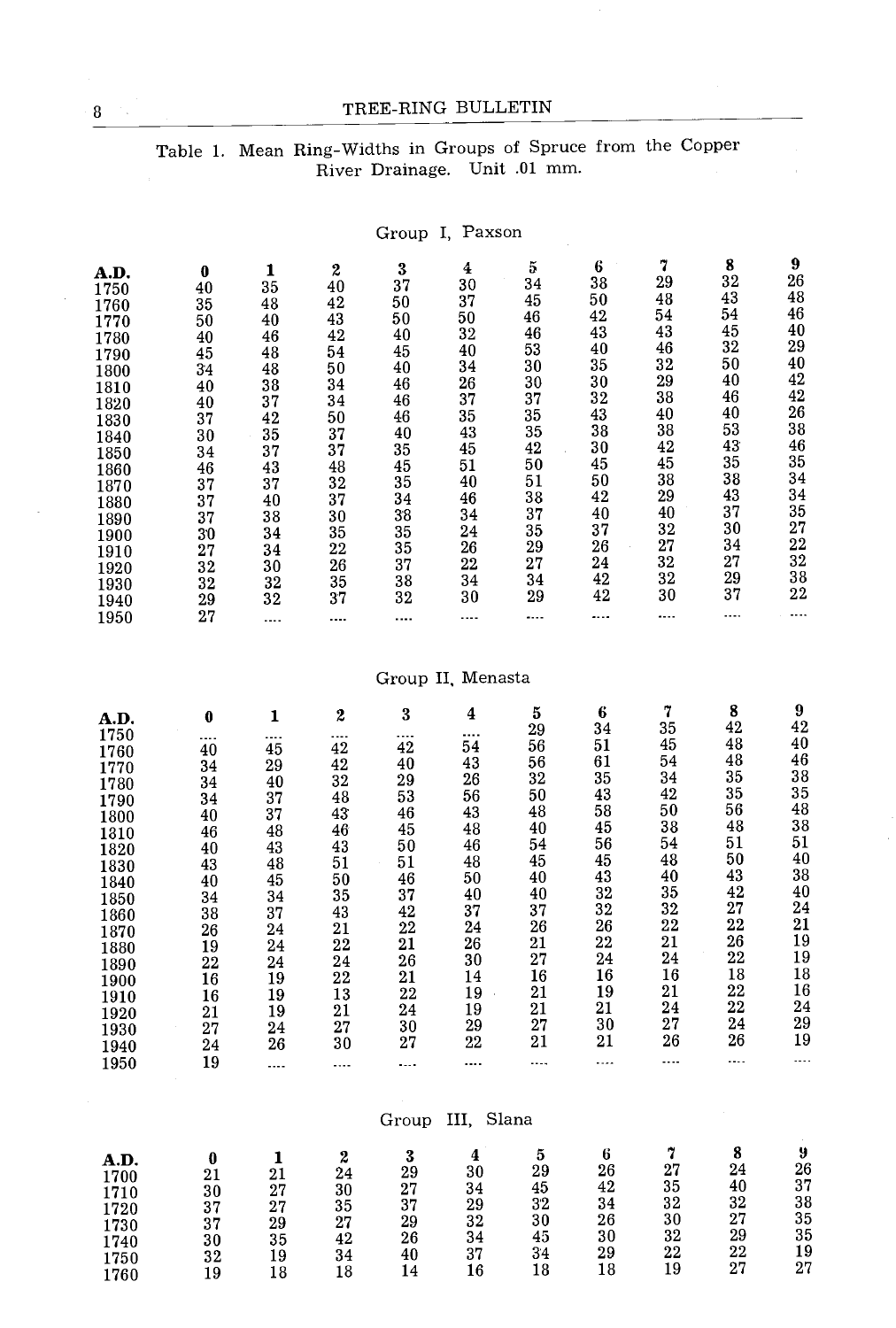|                                                                                                                                                                                                      |                                                                                                                                                                                                   |                                                                                                                                                    |                                                                                                                                                                 |                                                                                                                                                                      | TREE-RING BULLETIN                                                                                                                                                                              |                                                                                                                                                         |                                                                                                                                                                        |                                                                                                                                                               |                                                                                                                                               | 9                                                                                                                                              |  |
|------------------------------------------------------------------------------------------------------------------------------------------------------------------------------------------------------|---------------------------------------------------------------------------------------------------------------------------------------------------------------------------------------------------|----------------------------------------------------------------------------------------------------------------------------------------------------|-----------------------------------------------------------------------------------------------------------------------------------------------------------------|----------------------------------------------------------------------------------------------------------------------------------------------------------------------|-------------------------------------------------------------------------------------------------------------------------------------------------------------------------------------------------|---------------------------------------------------------------------------------------------------------------------------------------------------------|------------------------------------------------------------------------------------------------------------------------------------------------------------------------|---------------------------------------------------------------------------------------------------------------------------------------------------------------|-----------------------------------------------------------------------------------------------------------------------------------------------|------------------------------------------------------------------------------------------------------------------------------------------------|--|
| A.D.<br>1770<br>1780<br>1790<br>1800<br>1810<br>1820<br>1830<br>1840<br>1850<br>1860<br>1870<br>1880<br>1890<br>1900<br>1910<br>1920<br>1930<br>1940<br>1950                                         | 0<br>27<br>24<br>29<br>29<br>29<br>27<br>26<br>32<br>29<br>51<br>32<br>30<br>34<br>34<br>30<br>34<br>42<br>32<br>30                                                                               | 1<br>21<br>30<br>30<br>$\bf 27$<br>26<br>29<br>$30\,$<br>46<br>37<br>42<br>30<br>43<br>38<br>$32\,$<br>$32\,$<br>37<br>29<br>48<br>                | $\boldsymbol{2}$<br>21<br>35<br>30<br>$\overline{22}$<br>$\substack{22 \\ 29}$<br>38<br>54<br>37<br>50<br>26<br>46<br>42<br>50<br>$27\,$<br>45<br>40<br>34<br>  | $\bf 3$<br>$\bf 22$<br>30<br>26<br>$30\,$<br>19<br>24<br>45<br>53<br>42<br>53<br>24<br>$\bf{42}$<br>43<br>43<br>45<br>48<br>50<br>40<br>                             | 4<br>26<br>26<br>27<br>${\bf 26}$<br>19<br>34<br>$37\,$<br>51<br>46<br>46<br>34<br>51<br>45<br>$\bf 29$<br>32<br>24<br>40<br>38<br>                                                             | $\mathbf{5}$<br>26<br>35<br>29<br>$\bf 27$<br>21<br>30<br>50<br>46<br>48<br>37<br>35<br>42<br>40<br>35<br>38<br>37 <sub>1</sub><br>37<br>37<br>         | 6<br>26<br>35<br>30<br>$30\,$<br>26<br>16<br>${\bf 50}$<br>50<br>$38\,$<br>$\sim 10^{-1}$<br>30 <sub>1</sub><br>34<br>45<br>46<br>34<br>34<br>30<br>$\bf 48$<br>42<br> | 7<br>34<br>37<br>27<br>16<br>18<br>22<br>54<br>50<br>$50\,$<br>32<br>30<br>40<br>42<br>${\bf 38}$<br>42<br>21<br>34<br>34<br>                                 | 8<br>32<br>29<br>$22 -$<br>27<br>22<br>34<br>56<br>45<br>43<br>26<br>30<br>38<br>43<br>38<br>$\sim$<br>40<br>32<br>30<br>37<br>.              | 9<br>35<br>34<br>26<br>26<br>18<br>35<br>32<br>37<br>53<br>26<br>29<br>22<br>46<br>34<br>26<br>51<br>37<br>29<br>                              |  |
|                                                                                                                                                                                                      |                                                                                                                                                                                                   |                                                                                                                                                    |                                                                                                                                                                 |                                                                                                                                                                      | Group IV, Gakona                                                                                                                                                                                |                                                                                                                                                         |                                                                                                                                                                        |                                                                                                                                                               |                                                                                                                                               |                                                                                                                                                |  |
| A.D.<br>1780<br>1790<br>1800<br>1810<br>1820<br>1830<br>1840<br>1850<br>1860<br>1870<br>1880<br>1890<br>1900<br>1910<br>1920<br>1930<br>1940<br>1950                                                 | $\bf{0}$<br>35<br>43<br>54<br>43<br>45<br>$22\,$<br>$32\,$<br>$\mathcal{F}_\mathrm{a}$ , $\mathcal{F}_\mathrm{a}$<br>22<br>35<br>32<br>$22\,$<br>24<br>26<br>26<br>$\bf 29$<br>34<br>$32\,$<br>56 | $\mathbf{1}$<br>26<br>42<br>46<br>34<br>38<br>$\bf 27$<br>34<br>35<br>$\bf{37}$<br>34<br>$\bf 26$<br>27<br>14<br>26<br>27<br>27<br>32<br>.         | $\pmb{2}$<br>$30\,$<br>40<br>43<br>37<br>$40\,$<br>34<br>19<br>$\bf{34}$<br>26<br>27<br>$32\,$<br>26<br>30<br>$30\,$<br>$\bf 27$<br>38<br>30<br>                | $\bf 3$<br>32<br>48<br>66<br>21<br>21<br>30<br>$\bf 27$<br>34<br>40<br>27<br>34<br>21<br>$\mathcal{L}_{\mathcal{L}}$<br>26<br>$35\,$<br>$\bf 29$<br>$38\,$<br>37<br> | $\boldsymbol{4}$<br>29<br>46<br>$50\,$<br>34<br>43<br>${\bf 26}$<br>$30\,$<br>$\bf 29$<br>$32\,$<br>34<br>${\bf 38}$<br>${\bf 24}$<br>$\bf 22$<br>34<br>21<br>34<br>34<br>                      | $\bf 5$<br>$37\,$<br>40<br>46<br>38<br>30<br>42<br>34<br>37<br>32<br>$\bf 27$<br>26<br>22<br>24<br>34<br>26<br>37<br>42<br>                             | 6<br>$3\sqrt{3}$<br>45<br>61<br>38<br>19<br>$\bf 27$<br>34<br>29<br>16<br>22<br>$\bf 29$<br>24<br>26<br>34<br>29<br>$\sim 40$<br>56<br>                                | $\bf 7$<br>38<br>43<br>22<br>$\bf 22$<br>30<br>${\bf 40}$<br>$35\,$<br>$3\,7$<br>30<br>19<br>$35\,$<br>${\bf 27}$<br>27<br>$3\,7$<br>19<br>$\bf 29$<br>67<br> | 8<br>27<br>37<br>43<br>35<br>$37\,$<br>35<br>30<br>${\bf 26}$<br>26<br>24<br>$18\,$<br>24<br>32<br>40<br>27<br>$37\,$<br>62                   | $\pmb{9}$<br>29<br>48<br>38<br>34<br>30<br>26<br>27<br>37<br>35<br>21<br>11<br>27<br>27<br>24<br>30<br>38<br>61                                |  |
|                                                                                                                                                                                                      |                                                                                                                                                                                                   |                                                                                                                                                    |                                                                                                                                                                 |                                                                                                                                                                      | Group V, Chitina                                                                                                                                                                                |                                                                                                                                                         |                                                                                                                                                                        |                                                                                                                                                               |                                                                                                                                               |                                                                                                                                                |  |
| A.D.<br>1720<br>1730<br>1740<br>1750<br>1760<br>1770<br>1780<br>1790<br>1800<br>1810<br>1820<br>1830<br>1840<br>1850<br>1860<br>1870<br>1880<br>1890<br>1900<br>1910<br>1920<br>1930<br>1940<br>1950 | $\pmb{0}$<br><br>40<br>22<br>30<br>21<br>19<br>10<br>10<br>21<br>18<br>37<br>26<br>48<br>45<br>50<br>21<br>27<br>19<br>27<br>22<br>19<br>19<br>24<br>19                                           | 1<br><br>30<br>32<br>21<br>16<br>18<br>13<br>10<br>26<br>18<br>29<br>30<br>48<br>53<br>42<br>24<br>29<br>14<br>$22\,$<br>19<br>21<br>16<br>27<br>. | $\pmb{2}$<br>.<br>26<br>29<br>29<br>14<br>16<br>13<br>13<br>18<br>38<br>$3\sqrt{2}$<br>40<br>26<br>53<br>43<br>22<br>30<br>16<br>26<br>18<br>19<br>19<br>35<br> | $\bf{3}$<br>21<br>35<br>${\bf 27}$<br>26<br>19<br>11<br>18<br>11<br>21<br>30<br>29<br>43<br>45<br>56<br>46<br>26<br>18<br>14<br>$\bf 24$<br>19<br>24<br>24<br>34<br> | $\blacktriangleleft$<br>19<br>30<br>${\bf 24}$<br>$\frac{2}{21}$<br>14<br>10<br>$11 -$<br>11<br>$30\,$<br>35<br>42<br>43<br>62<br>34<br>29<br>26<br>22<br>21<br>19<br>19<br>$\bf{22}$<br>21<br> | ${\bf 5}$<br>24<br>30<br>32<br>26<br>21<br>13<br>10<br>11<br>21<br>35<br>24<br>40<br>38<br>62<br>29<br>26<br>24<br>21<br>21<br>22<br>19<br>26<br>27<br> | 6<br>29<br>24<br>${\bf 26}$<br>32<br>19<br>18<br>11<br>13<br>21<br>45<br>32<br>34<br>37<br>40<br>18<br>$\bf 24$<br>27<br>22<br>22<br>13<br>18<br>29<br>16<br>          | 7<br>27<br>37<br>$26\,$<br>27<br>18<br>14<br>11<br>18<br>11<br>16<br>42<br>58<br>46<br>48<br>30<br>26<br>24<br>26<br>24<br>21<br>13<br>24<br>18<br>           | 8<br>38<br>29<br>29<br>29<br>21<br>11<br>6<br>8<br>14<br>32<br>43<br>67<br>51<br>35<br>18<br>30<br>21<br>24<br>22<br>21<br>14<br>27<br>22<br> | 9<br>43<br>32<br>38<br>22<br>29<br>18<br>6<br>18<br>19<br>30<br>46<br>40<br>38<br>37<br>21<br>30<br>16<br>32<br>26<br>16<br>19<br>29<br>21<br> |  |

 $\tilde{\mathcal{A}}_1$